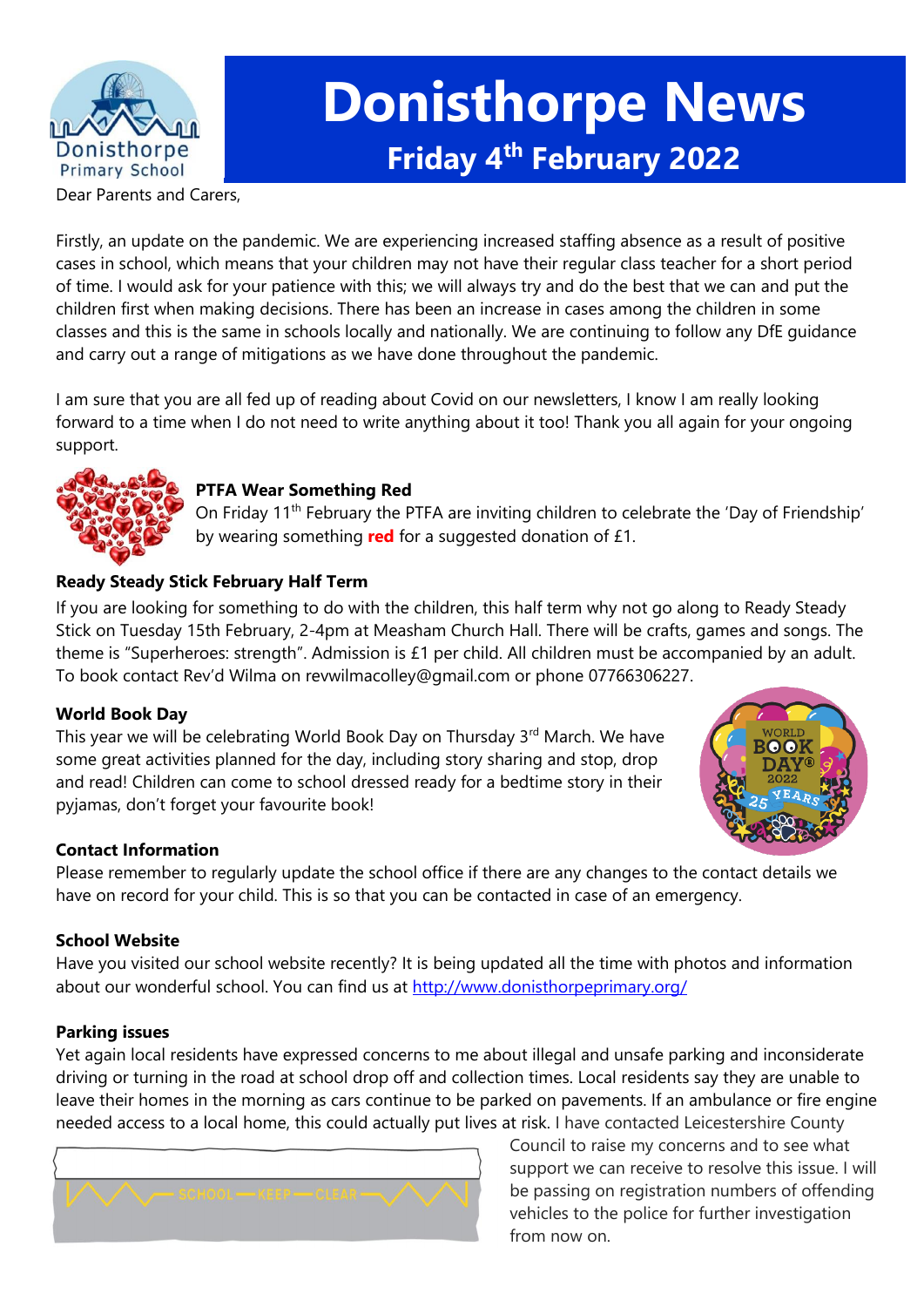# **Parent Survey**

At the start of the year, we undertook a parent survey to gather the valued opinions of our parents and carers about our school. This is particularly important following the pandemic. The results of the survey have been collated we are extremely proud of the outcome. The headlines are below:

# **98% of parents say they would recommend Donisthorpe**

| 98% of parents say that their<br>child is safe at Donisthorpe                                                | 98% of parents say that their<br>child is happy at Donisthorpe                                 | 89% of parents say that the<br>pupils are well behaved                                           |
|--------------------------------------------------------------------------------------------------------------|------------------------------------------------------------------------------------------------|--------------------------------------------------------------------------------------------------|
| 88% of parents say that we deal<br>with their concerns properly                                              | 88% of parents say that their<br>child does well at Donisthorpe                                | 88% of parents say that there is<br>a good range of subjects on<br>offer at Donisthorpe          |
| 78% of parents say that their<br>child's wider personal<br>development is supported at<br><b>Donisthorpe</b> | 87% of parents say that their<br>child can take part in clubs and<br>activities at Donisthorpe | 86% of parents of children with<br>SEND say that their child is well<br>supported at Donisthorpe |
| 74% of parents say that school<br>lets them know how their child<br>is doing                                 | 76% of parents say that we have<br>high expectations for their child                           | 82% of parents say that their<br>child has not experienced<br>bullying                           |

There are some areas where we did not score as highly are we would like- we think that this may be due to Covid, however we will be addressing these areas over the coming months to ensure that there are improvements. We will be focusing on the following areas:

- Informing you about your child's progress and how they are doing in school
- Making clear our approach when resolving your concerns, particularly around bullying
- Involving parents in their child's learning journey, post Covid, so that our high expectations are clear

Thank you for your feedback.

# **Message from the National Child Measurement Programme**

The National Child Measurement Programme (NCMP) is **a nationally mandated public health programme** for children in EYFS and Year 6. It provides the data for the child excess weight indicators in the Public Health Outcomes Framework, and is part of the government's approach to tackling child obesity.

**Parent Survey**